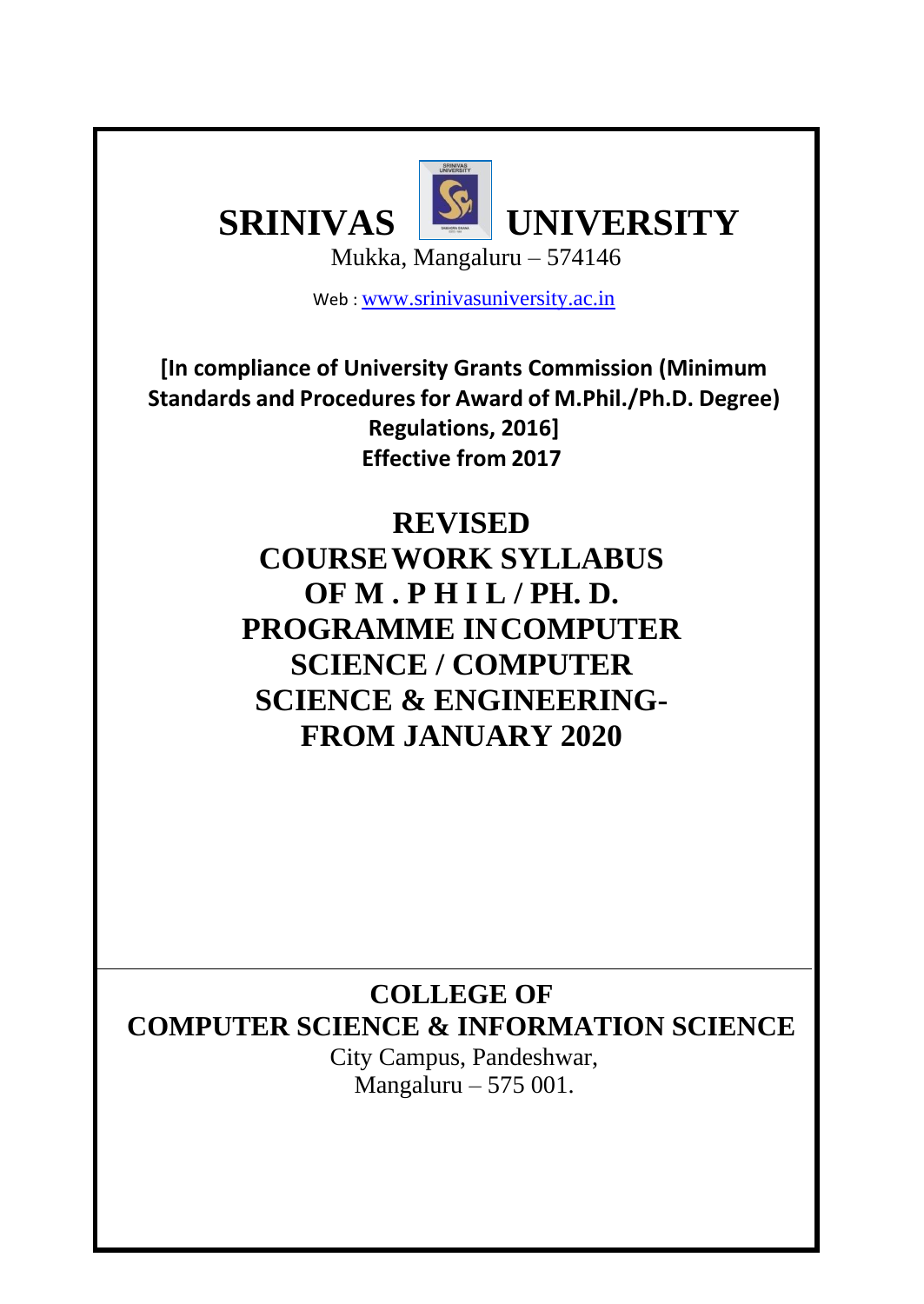## **SRINIVAS UNIVERSITY**

# **COLLEGE OF COMPUTER SCIENCE & INFORMATION SCIENCE PH.D. PROGRAMME – JANUARY-2020**

## **SYLLABUS OF COURSE WORK**

## **A. COURSE WORK PATTERN 400 M**

| Sl. | <b>Subjects</b>                 | <b>Exam</b>                 | <b>Credits</b> | <b>Internal</b> | <b>External</b> | <b>Marks</b> |
|-----|---------------------------------|-----------------------------|----------------|-----------------|-----------------|--------------|
| No. |                                 | (Hours)                     |                | <b>Marks</b>    | <b>Marks</b>    |              |
| 1   | Qualitative & Quantitative      | $\mathcal{D}_{\mathcal{L}}$ | 4              | 50              | 50              | 100          |
|     | Research in CS & IS             |                             |                |                 |                 |              |
| 2   | Advanced Topics in CS & IS      | $\mathcal{D}_{\mathcal{A}}$ | 4              | 50              | 50              | 100          |
|     |                                 |                             |                |                 |                 |              |
| 3   | Publication and Presentation    | $\mathcal{D}_{\mathcal{L}}$ | 4              | 50              | 50              | 100          |
|     | of Industry Analysis (1 paper)  |                             |                |                 |                 |              |
|     | Publication and Presentation    |                             |                |                 |                 |              |
|     | Analysis<br>of<br>Company       |                             |                |                 |                 |              |
|     | $(1$ paper)                     |                             |                |                 |                 |              |
| 4   | <b>Research and Publication</b> | 2                           | 4              | 50              | 50              | 100          |
|     | Ethics and Research topic,      |                             | $(2+2)$        |                 |                 |              |
|     | Review of Literature (1 paper)  |                             |                |                 |                 |              |
|     | <b>Total</b>                    |                             | 16             | 200             | 200             | 400          |

### **B. COURSE WORK SYLLABUS**

### **1. Qualitative & Quantitative Research Methods 100 M**

### **Internal Marks: 50 University Examination Marks: 50**

Unit 1: Research Methodology

Unit 2: Probability and Statistics

Unit 3: Scripting Languages

Unit 4: Technical writing using LaTeX

Unit 5: Research Methods & Techniques Online Certification:

**Note :** Submit hand written Assignment for Unit 1 to Unit 4 (4 Assignments). Submit Online Certificate obtained from NPTEL or Swayam.

**Examination Pattern:** Answer any 5 questions from 6, each carries 10 Marks. These questions should cover all four units.

### **2. Subject Paper: Advanced Topics in Computer Science and Information Science 100 M**

#### **Internal Marks : 50 University Examination Marks : 50**

Unit 1: NoSQL Databases Unit 2: Artificial Neural Networks Unit 3: Cloud Computing Unit 4: Data Science Unit 5: Blockchain

**Note :** Prepare and submit Assignment in electronic format and also submit 250 MCQs Questions and answers (From each unit 50 Questions).

**Examination Pattern:** Answer all 50 questions, each carries 1 mark.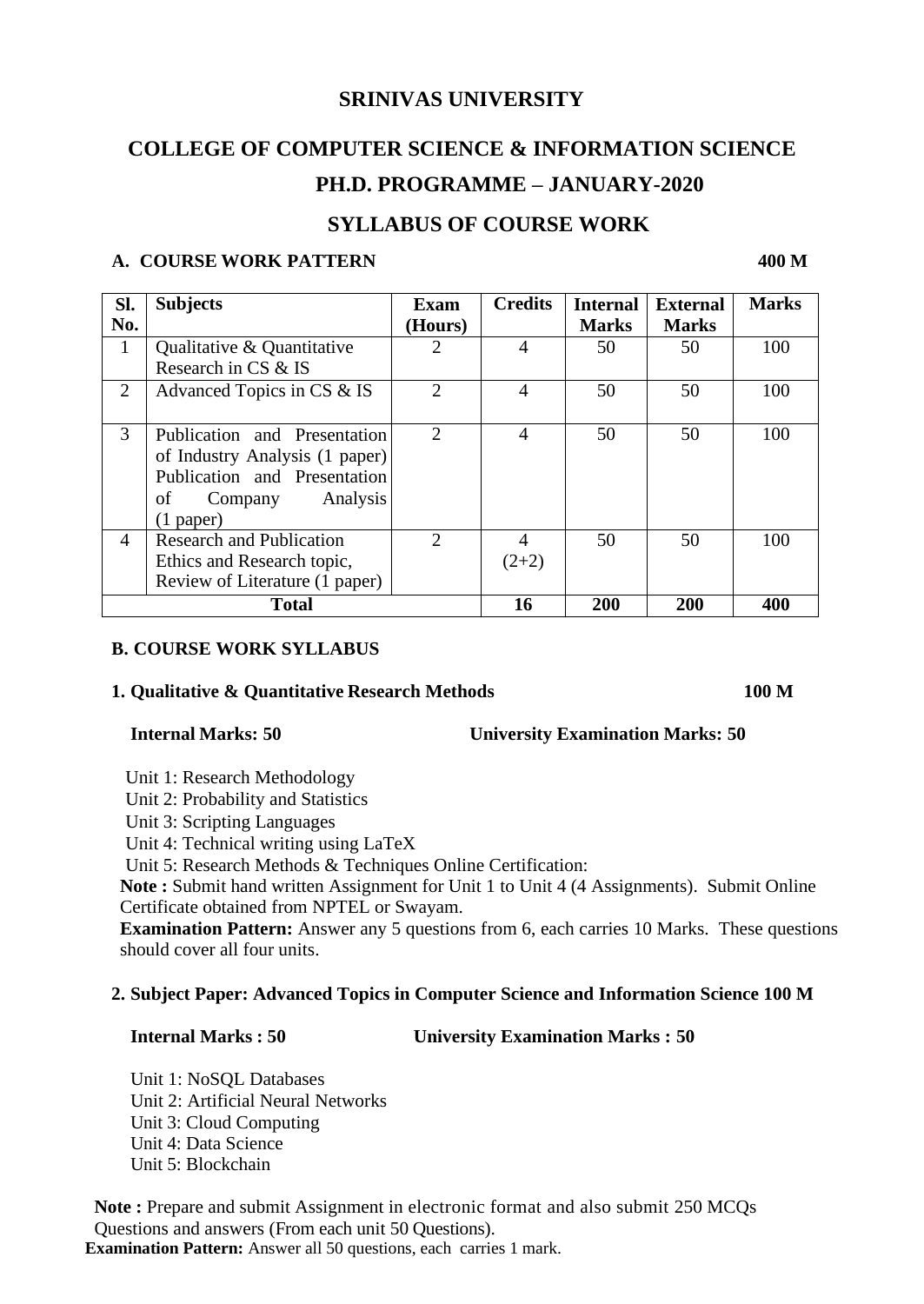### **3. IT Case Studies 100 Marks**

#### **Internal Marks: 50 University Examination Marks: 50**

Publication and Presentation of Industry Analysis (1 paper) Publication and Presentation of Company Analysis (1 paper)

- (1) Industry Analysis, Publication and Presentation 1
- (2) Company Analysis, Publication and Presentation 2

**Examination pattern:** Answer any 5 Questions from 6, each carries 10 marks (3 Questions from Research and Publication Ethics and 3 Questions from Literature Review Article)

### **4. Research and Publication Ethics and Literature Review on Research Topic 100 Marks**

#### **Internal Marks: 50 University Examination Marks: 50**

## **Research and Publication Ethics Syllabus (As per latest UGC norms)**

#### **Theory:**

RPE 01: Philosophy and Ethics: Introduction to philosophy: definition, nature and scope, concept branches, Ethics: definition, moral philosophy, nature of moral judgements and reactions.

RPE 02: Scientific Conduct: Ethics with respect to science and research, intellectual honesty, and research integrity, Scientific misconducts: Falsification, Fabrication, and Plagiarism (PFP), Redundant Publications: duplicating and overlap publications, salami slicing, Selective reporting and misrepresentation of data

RPE 03: Publication Ethics: Publication ethics: definition, introduction and importance, Best Practices and standard setting initiatives and guidelines,: COPE, WAME etc., conflicts of interest, Publication misconduct: definition, concept, problems that lead to uetical behavior and vice versa, types, Violation of publication ethics, authorship and contributorship, Identification of publication misconduct, complaints and appeals, Predator Publishers and journals.

### **Practice:**

RPE 04: Open Access Publishing: Open access publication and initiatives, Software tool to identify predatory publication developed by SPPU, Journal finder and journal suggestion tools,

RPE 05: Publication Misconduct: Group Discussion on Subject specific ethical issues, FFP authorship, Conflict of interest, Complaints and appeals: examples and fraud from India and abroad. Use of plagiarism software like urkund, Turnitin, Drillbit and other open source software tools.

RPE 06: Database and Research Metrics: Indexing databases, citation databases: Web of science, Scopus etc. Research Metrics: Impact factor of Journal Citation Report, SNIP, SJR, IPP, Cite Score, Metrics: h-index, g index, i10 index, altmetrics.

### **Literature Review on Research Topic**

Topic Identification, preparing a Review Article on the identified topic with minimum 10 book reference, 50 research article reference, & 10 website reference. PPT Presentation & Publication of Review Article with research gap, and research agenda.

**Examination pattern:** Answer any 5 Questions from 6, each carries 10 marks (Guide will prepare 3 Questions from Research and Publication Ethics any 6 RPE sections without any conditions like it should cover all 6 RPE sections and 3 Questions from Literature Review Article).

Minimum for Pass required: 50% Marks in each individual subject.

### **Detailed Syllabus of Qualitative & Quantitative Research in CS & IS**

### **UNIT I**

Research Methodology: Introduction to Scientific Research, Meaning, Objectives and Significance of Research Motivation in Research, Types of research approaches, Quantitative research methods, Research methods versus methodology, Research process, Criteria of good research, Research problems, Necessity of defining the problem, Technique involved in defining the problem, Design and Development Research Methods, Meaning of research design, Need for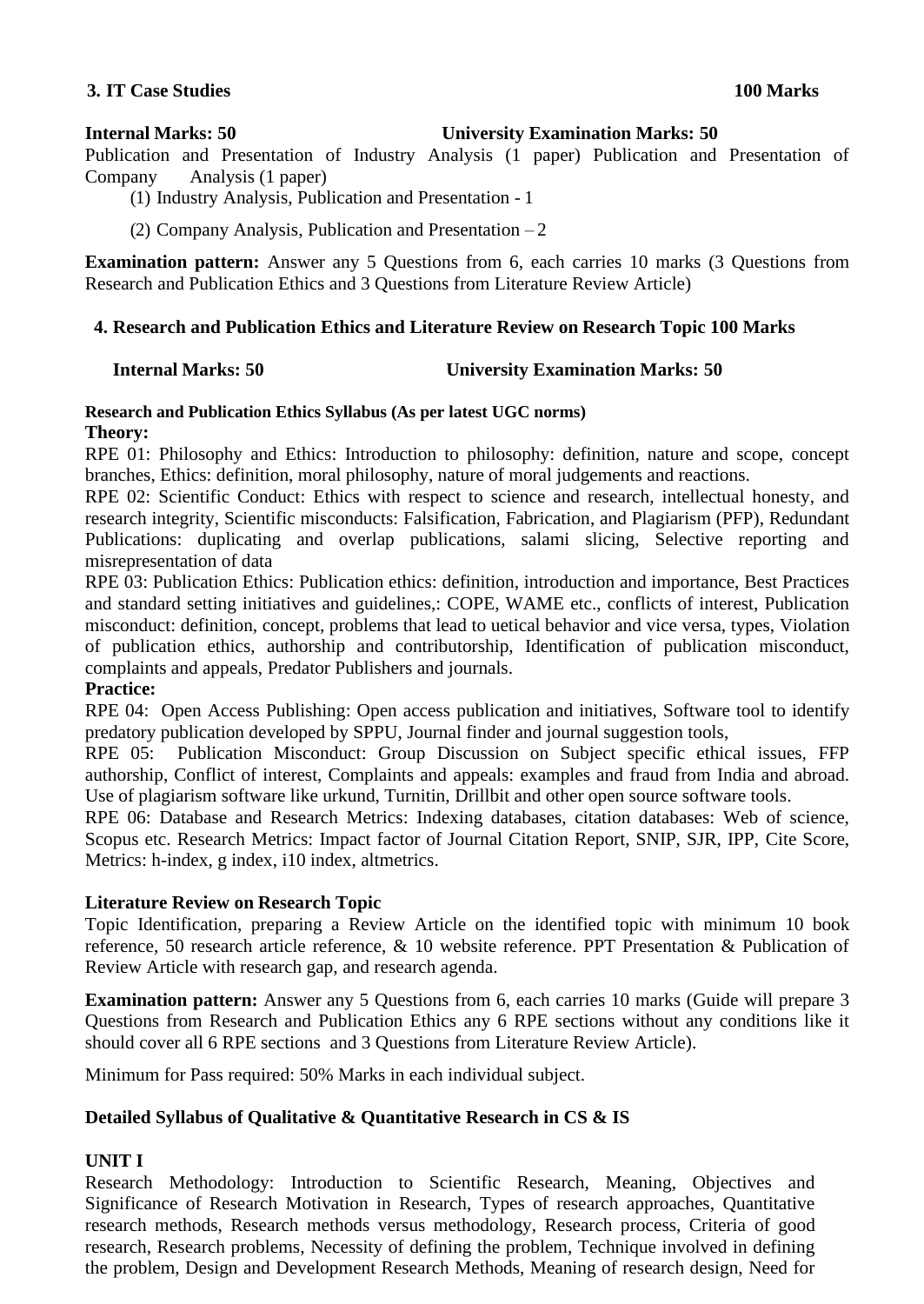research design, Features of a good design, Different research designs, Basic principles of experimental designs, Ethics in research, Building expertise in the areas of interest, generating the base content in the selected area, literature survey for research work, arriving at directions of research, Formulation of research title, development of criteria based research proposal.

## **UNIT II**

Probability and Statistics: Probability as a measure of uncertainty, probabilities for events, axioms, probability rules, Fail time data analysis, Hazard models, conditional probability, Bayes' rule, random variables, probability distributions, discrete and continuous distributions, univariate and multivariate distributions, joint, marginal, conditional distributions, expected values (mean, variance, covariance), sampling/simulation, study of a population or distribution, System reliability, Stochastic process, Software tools for Mathematical and statistical analysis, Scilab/SPSS.

## **UNIT III**

Scripting Languages: Overview: The nature of scripting languages, scripting v/s programming, Python Programming. Regular expressions, Network programming, Internet client programming, Multithreaded programming, GUI programming, Database programming, Web clients and servers, Web programming: CGI and WSGI, Web frameworks : Django, web services.

## **UNIT IV**

Technical writing using LaTeX: Scientific Writing : Significance of report writing, Structure and Components of Research Report, Types of Report: research papers, thesis, Research Project Reports, Precautions for writing research reports, Pictures and Graphs, Citation Styles, Oral presentation, Exposure to LaTeX, Installation, MikTeX, TeXnicCenter, Creating reports and articles, Text environment, Math environment, Figures, Tables, BibTeX - reference manager, Camera Ready Preparation. Statistics. Interpretation – Meaning, Technique, Precaution. Report Writing – Significance, Different Steps. Layout of the Research Report, Types of Reports, Oral Presentation, Research Report Writing – Mechanics, Precautions.

## **UNIT V**

Online Certification Course based on research methodology from NPTEL, Swayam or any other online course providers.

### **REFECENCES:**

1. C. R. Kothari, *Research Methodology Methods & Techniques*, 2nd Edition, Wishwa Pakashan Publishers.

2. Misra R.P, *Research Methodology – A Hand Book*, Concept publishing Company, New Delhi 1988

3.Kai Lai Chung, *A Course in Probability Theory*, Third Edition, Academic Press.

4. Gilbert Strang*, Introduction to Linear Algebra*, 3rd edition, Wellesley-Cambridge Press and SIAM

5. David Barron, *The World of Scripting Languages*, Wiley Publications.

*6. Core Python application programming*, Third edition Wesley J Chun, PEARSON.

7. Leslie Lamport, *LaTeX: A Document Preparation System*, Second Edition.

## **Detailed Syllabus of Advanced Topics in Computer Science and Information Science**

**Unit 1:** NoSQL Databases: Storage architecture, CRUD operations, Querying NoSQL stores, Modifying stores, Managing evolution, Indexing & Ordering data sets, Managing transactions, Choosing among NoSQL flavors, Coexistence, Performance tuning, Tools and utilities.

**Unit 2:** Artificial Neural Networks: Introduction, Fundamental concepts, Basic models of artificial neural network, Important terminologies of ANN, Perceptron networks, Back-Propagation network, Kohonen Self-Organizing feature maps, Learning vector quantization, Convolutional neural networks.